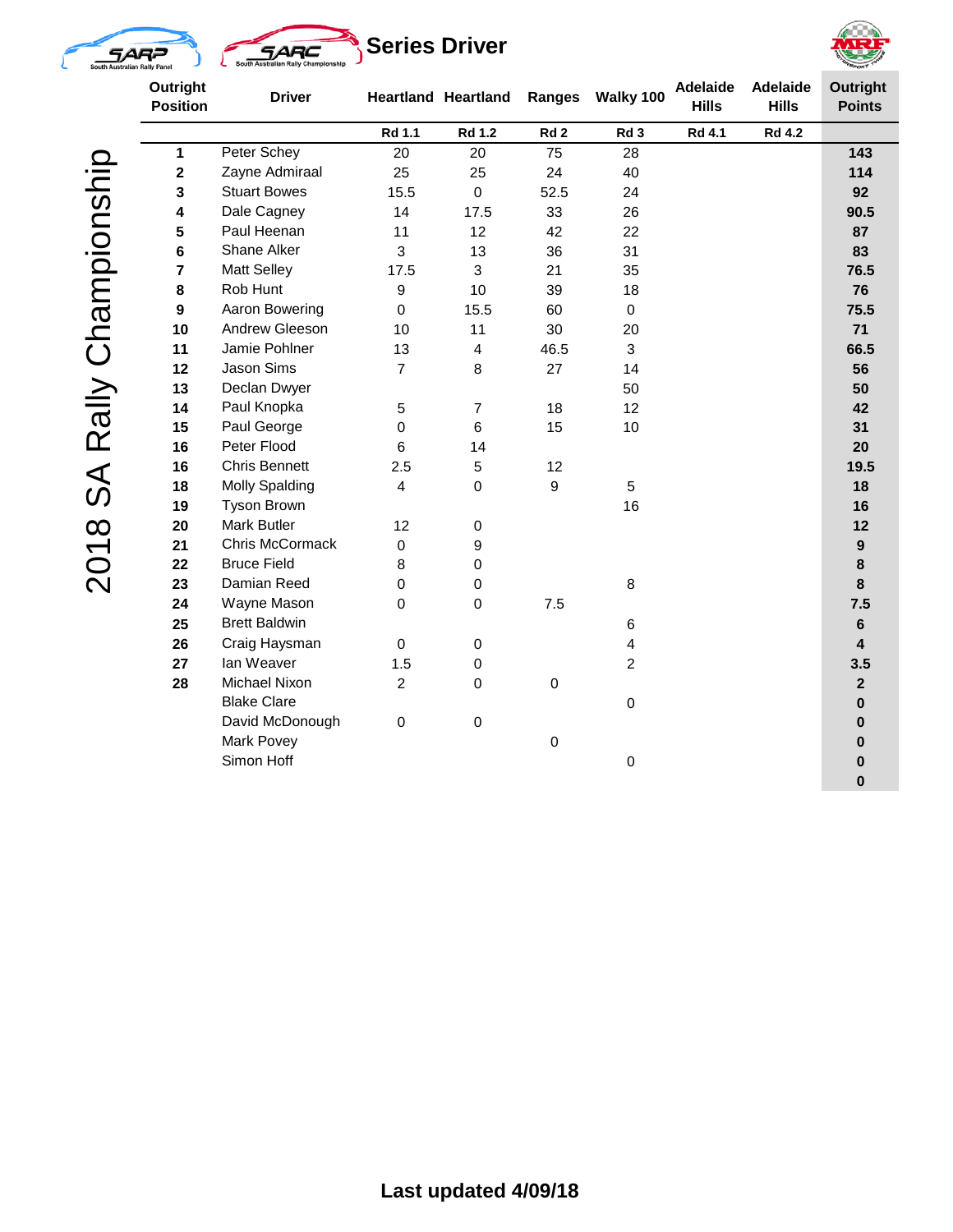



## **Series Co-Driver**



2018 SA Rally Championship 2018 SA Rally Championship

| Outright<br><b>Position</b> | <b>Driver</b>            |                | <b>Heartland Heartland</b> |             |                 | <b>Adelaide</b><br>Ranges Walky 100 Rally SA<br><b>Hills</b> |               | <b>Outright</b><br><b>Points</b> |
|-----------------------------|--------------------------|----------------|----------------------------|-------------|-----------------|--------------------------------------------------------------|---------------|----------------------------------|
|                             |                          | Rd 1.1         | <b>Rd 1.2</b>              | Rd2         | Rd <sub>3</sub> | <b>Rd 4.1</b>                                                | <b>Rd 4.2</b> |                                  |
| $\mathbf{1}$                | <b>Kate Catford</b>      | 20             | 20                         | 75          | 28              |                                                              |               | 143                              |
| $\mathbf 2$                 | Matthew Heywood          | 25             | 25                         | 27          | 40              |                                                              |               | 117                              |
| 3                           | Mark Dycer               | 14             | 17.5                       | 36          | 26              |                                                              |               | 93.5                             |
| 4                           | <b>Mark Nelson</b>       | 15.5           | $\mathbf 0$                | 52.5        | 24              |                                                              |               | 92                               |
| 5                           | <b>Andrew Kriesl</b>     | 11             | 12                         | 42          | 22              |                                                              | 87            |                                  |
| 6                           | Karien Heimsohn          | 3              | 13                         | 39          | 31              |                                                              | 86            |                                  |
| 7                           | Heath Weedon             | $\mathbf 0$    | 15.5                       | 60          | $\mathbf 0$     |                                                              |               | 75.5                             |
| 8                           | <b>Fred Brewer</b>       | 10             | 11                         | 33          | 20              |                                                              |               | 74                               |
| $\boldsymbol{9}$            | Ken Moore                | 13             | 5                          | 46.5        | 3               |                                                              |               | 67.5                             |
| 10                          | <b>Bev Shute</b>         | $\overline{7}$ | 9                          | 30          | 14              |                                                              |               | 60                               |
| 11                          | Jeremy Browne            | 8              | 10                         | 21          | 18              |                                                              |               | 57                               |
| 12                          | <b>Hamish McKendrick</b> | 17.5           | 4                          |             | 35              |                                                              |               | 56.5                             |
| 13                          | Craig Adams              |                |                            |             | 50              |                                                              |               | 50                               |
| 14                          | Neil Branum              | 5              | 8                          | 21          | 12              |                                                              |               | 46                               |
| 15                          | Liam Bache               | 0              | $\overline{7}$             | 18          | 10              |                                                              |               | 35                               |
| 16                          | <b>Mike Dale</b>         |                |                            | 24          |                 |                                                              |               | 24                               |
| 17                          | David Rowe               | 2.5            | 6                          | 15          |                 |                                                              |               | 23.5                             |
| 18                          | <b>Stuart Gregory</b>    | 4              | $\mathbf 0$                | 12          | $\overline{5}$  |                                                              |               | 21                               |
| 19                          | Alyson Flood             | $\,6$          | 14                         |             |                 |                                                              |               | 20                               |
| 20                          | Kim Brown                |                |                            |             | 16              |                                                              |               | 16                               |
| 21                          | Peter Sims               | 12             | 0                          |             |                 |                                                              |               | 12                               |
| 22                          | Adam Branford            | 9              | 0                          |             |                 |                                                              |               | $\boldsymbol{9}$                 |
| 22                          | David Langfield          | 0              | 0                          | 9           |                 |                                                              |               | 9                                |
| 24                          | Dale Neighbour           | 0              | 0                          |             | 8               |                                                              |               | 8                                |
| 25                          | Steve Kakoschke          |                |                            |             | 6               |                                                              |               | 6                                |
| 26                          | Julie Boorman            | $\pmb{0}$      | 0                          |             | 4               |                                                              |               | $\overline{\mathbf{4}}$          |
| 27                          | Leigh Weaver             | 1.5            | 0                          |             | $\overline{2}$  |                                                              |               | 3.5                              |
| 28                          | Jim McGough              | $\overline{2}$ | 0                          | $\pmb{0}$   |                 |                                                              |               | $\mathbf{2}$                     |
|                             | Brendan Dearman          |                |                            | $\mathbf 0$ |                 |                                                              |               | $\bf{0}$                         |
|                             | Lyndon Wilson            | $\pmb{0}$      | $\pmb{0}$                  |             |                 |                                                              |               | $\pmb{0}$                        |
|                             | Nathan Lowe              | $\pmb{0}$      | $\pmb{0}$                  |             |                 |                                                              |               | $\pmb{0}$                        |
|                             | Renee Hoff               |                |                            |             | $\mathbf 0$     |                                                              |               | $\bf{0}$                         |
|                             | <b>Trent Clare</b>       |                |                            |             | $\mathbf 0$     |                                                              |               | $\bf{0}$                         |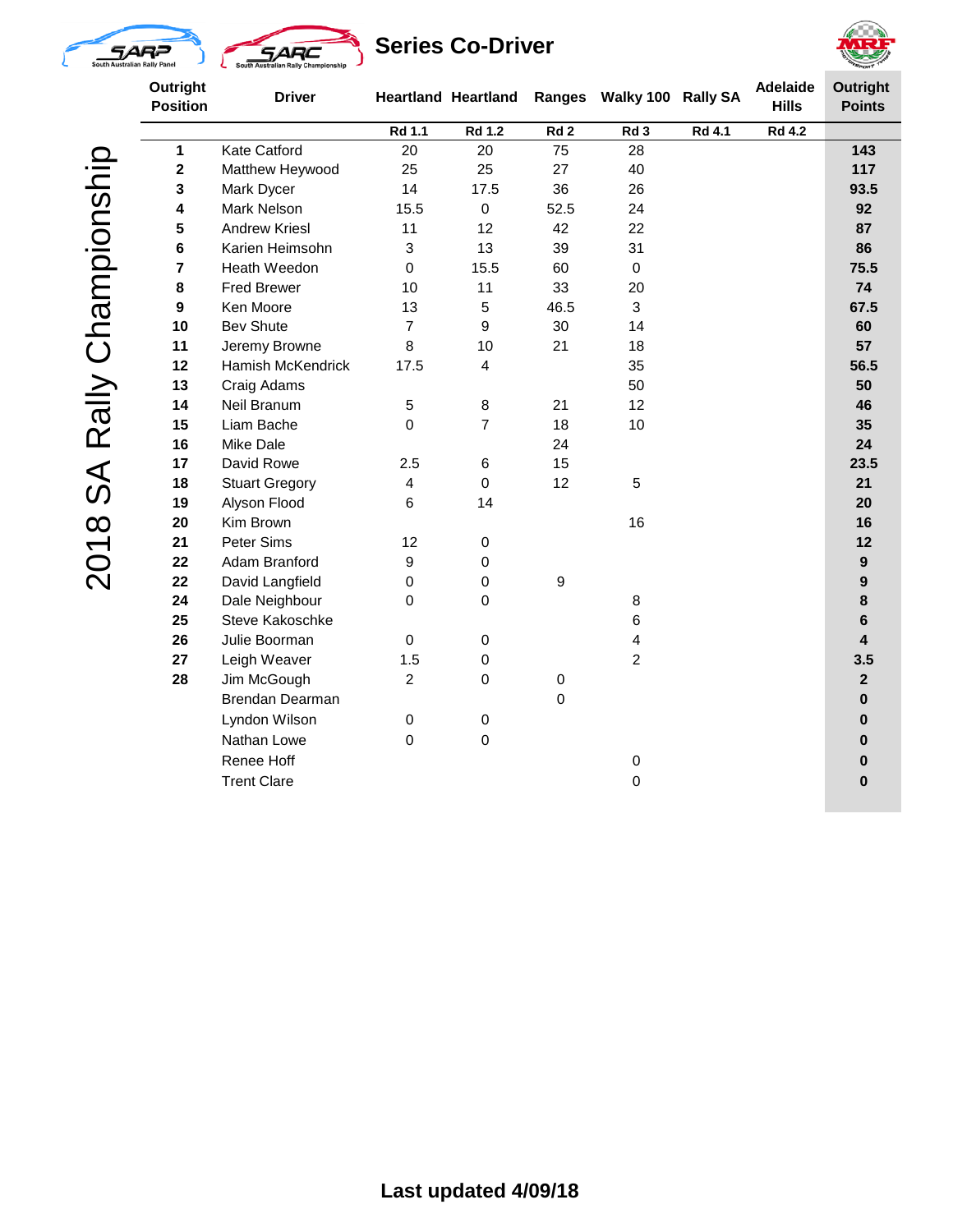

L.



**2WD Championship - Drivers**



2018 SA Rally Championship 2018 SA Rally Championship

| Outright<br><b>Position</b> | <b>Driver</b>                                     |                 | <b>Heartland Heartland</b> | Ranges          | Walky 100       | <b>Rally SA</b> | <b>Adelaide</b><br><b>Hills</b> | <b>Outright</b><br><b>Points</b> |
|-----------------------------|---------------------------------------------------|-----------------|----------------------------|-----------------|-----------------|-----------------|---------------------------------|----------------------------------|
|                             |                                                   | <b>Rd 1.1</b>   | <b>Rd 1.2</b>              | Rd <sub>2</sub> | Rd <sub>3</sub> | Rd 4.1          | <b>Rd 4.2</b>                   |                                  |
| 1                           | <b>Matt Selley</b><br>25<br>46.5<br>14<br>50      |                 |                            |                 | 135.5           |                 |                                 |                                  |
| 1                           | 15.5<br>25<br>60<br>35<br>Andrew Gleeson          |                 |                            |                 |                 |                 | 135.5                           |                                  |
| 3                           | 75<br><b>Stuart Bowes</b><br>$\Omega$<br>20<br>40 |                 |                            |                 |                 |                 | 135                             |                                  |
| 4                           | 17.5<br>52.5<br>13<br>31<br>Jason Sims            |                 |                            |                 |                 |                 | 114                             |                                  |
| 5                           | Paul George                                       | 0               | 15.5                       | 42              | 28              |                 | 85.5                            |                                  |
| 6                           | Molly Spalding                                    | 12 <sup>2</sup> | 0                          | 39              | 22              |                 |                                 | 73                               |
| 7                           | Wayne Mason                                       | 0               | $\Omega$                   | 36              |                 |                 |                                 | 36                               |
| 8                           | lan Weaver<br>18<br>10<br>$\Omega$                |                 |                            |                 |                 | 28              |                                 |                                  |
| 9                           | Damian Reed                                       | $\Omega$        | $\Omega$                   |                 | 26              |                 |                                 | 26                               |
| 10                          | <b>Brett Baldwin</b>                              |                 |                            |                 | 24              |                 |                                 | 24                               |
| 11                          | Craig Haysman                                     | 0               | 0                          |                 | 20              |                 |                                 | 20                               |
| 11                          | Chris McCormack                                   | $\Omega$        | 20                         |                 |                 |                 |                                 | 20                               |
| 13                          | Mark Butler                                       | 17.5            | 0                          |                 |                 |                 |                                 | 17.5                             |
| 14                          | <b>Bruce Field</b>                                | 14              | 0                          |                 |                 |                 |                                 | 14                               |
| 15                          | Michael Nixon                                     | 11              | 0                          | 0               |                 |                 |                                 | 11                               |
|                             | Mark Povey                                        |                 |                            | $\mathbf 0$     |                 |                 |                                 | 0                                |
|                             | Simon Hoff                                        |                 |                            |                 | 0               |                 |                                 | $\bf{0}$                         |

### **2WD Championship - Co-Drivers**

| Outright<br><b>Position</b> | <b>Co-Driver</b>                |                              | <b>Ranges</b><br>Walky 100<br><b>Heartland Heartland</b> |                 | <b>Rally SA</b> | <b>Adelaide</b><br><b>Hills</b> | <b>Outright</b><br><b>Points</b> |          |
|-----------------------------|---------------------------------|------------------------------|----------------------------------------------------------|-----------------|-----------------|---------------------------------|----------------------------------|----------|
|                             |                                 | Rd 1.1                       | <b>Rd 1.2</b>                                            | Rd <sub>2</sub> | Rd <sub>3</sub> | <b>Rd 4.1</b>                   | <b>Rd 4.2</b>                    |          |
| 1                           | <b>Fred Brewer</b>              | 15.5                         | 25                                                       | 60              | 35              |                                 |                                  | 135.5    |
| $\mathbf{2}$                | Mark Nelson                     | 20                           | 0                                                        | 75              | 40              |                                 |                                  | 135      |
| 3                           | <b>Bev Shute</b>                | 13                           | 20                                                       | 52.5            | 31              |                                 |                                  | 116.5    |
| 4                           | <b>Hamish McKendrick</b>        | 25                           | 15.5                                                     |                 | 50              |                                 |                                  | 90.5     |
| 5                           | Liam Bache                      | 42<br>$\Omega$<br>17.5<br>28 |                                                          |                 |                 | 87.5                            |                                  |          |
| 6                           | <b>Stuart Gregory</b>           | 12                           | 0                                                        | 39              | 22              |                                 |                                  | 73       |
| 7                           | Mike Dale                       |                              |                                                          | 46.5            |                 |                                 |                                  | 46.5     |
| 8                           | 36<br>0<br>David Langfield<br>0 |                              |                                                          | 36              |                 |                                 |                                  |          |
| 9                           | Leigh Weaver                    | 10                           | 0                                                        |                 | 18              |                                 |                                  | 28       |
| 10                          | Dale Neighbour                  | $\Omega$                     | 0                                                        |                 | 26              |                                 |                                  | 26       |
| 11                          | Steve Kakaschke                 |                              |                                                          |                 | 24              |                                 |                                  | 24       |
| 12                          | Julie Boorman                   | $\Omega$                     | 0                                                        |                 | 20              |                                 |                                  | 20       |
| 13                          | Peter Sims                      | 17.5                         | 0                                                        |                 |                 |                                 |                                  | 17.5     |
| 14                          | Adam Branford                   | 14                           | 0                                                        |                 |                 |                                 |                                  | 14       |
| 15                          | Jim McGough                     | 11                           | 0                                                        | 0               |                 |                                 |                                  | 11       |
|                             | Brendan Dearman                 |                              |                                                          | 0               |                 |                                 |                                  | 0        |
|                             | Renee Hoff                      |                              |                                                          |                 | 0               |                                 |                                  | $\bf{0}$ |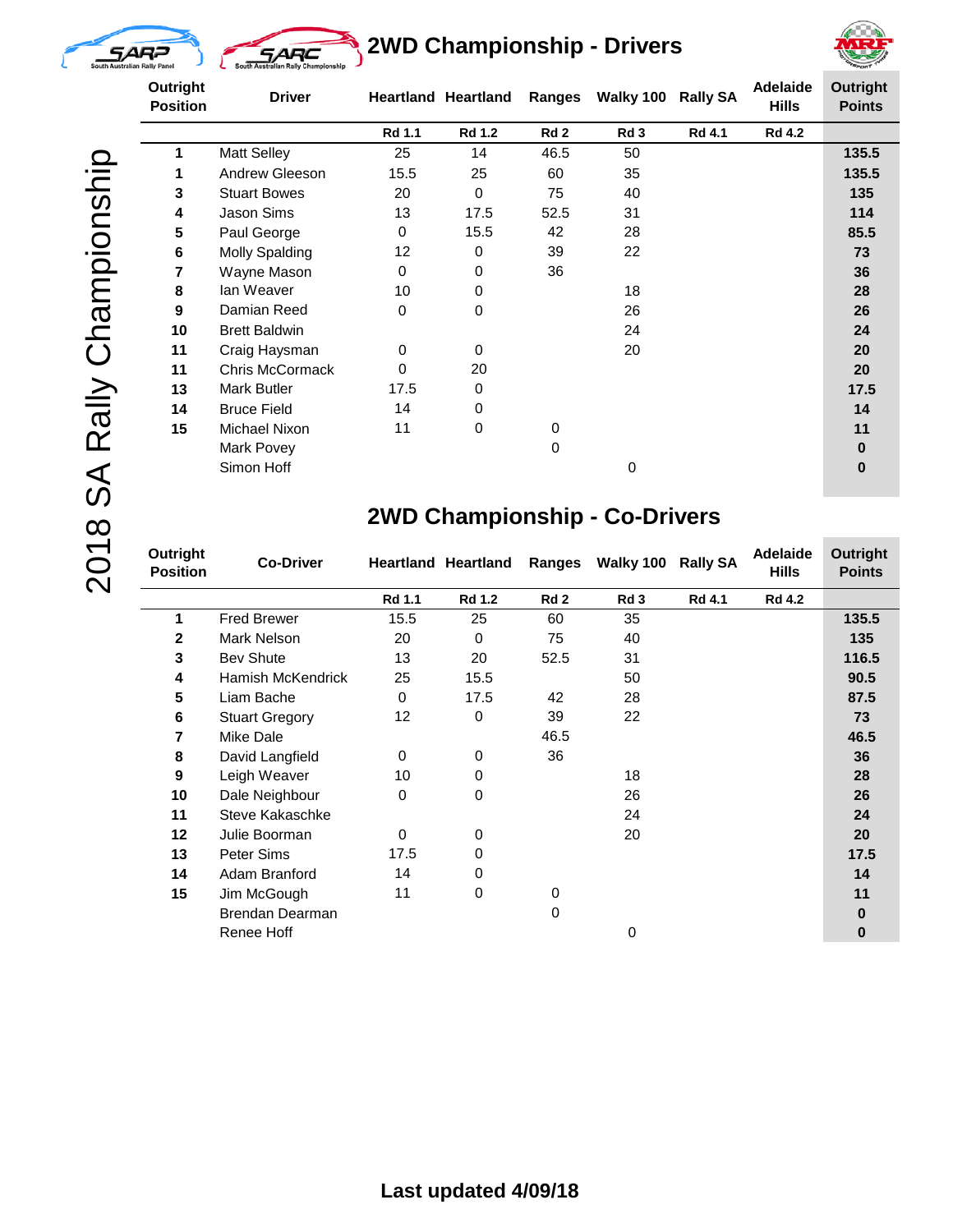

# **SARC** Drivers Championship - Class Results



|                       | <b>Class</b>   | Outright<br><b>Position</b> | <b>Driver</b>         |         | <b>Heartland Heartland</b> | Ranges          | Walky 100 | Adelaide<br><b>Hills</b> | <b>Adelaide</b><br><b>Hills</b> | Outright<br><b>Points</b> |
|-----------------------|----------------|-----------------------------|-----------------------|---------|----------------------------|-----------------|-----------|--------------------------|---------------------------------|---------------------------|
|                       |                |                             |                       | Rd 1.1  | Rd 1.2                     | Rd <sub>2</sub> | Rd 3      | Rd 4.1                   | Rd 4.2                          |                           |
|                       | P <sub>2</sub> | 1                           | Mark Butler           | 10      | 0                          |                 |           |                          |                                 | 10                        |
|                       | P <sub>4</sub> | 1                           | lan Weaver            | 10      | $\pmb{0}$                  |                 | 12        |                          |                                 | 22                        |
|                       |                | $\overline{\mathbf{c}}$     | Damian Reed           | 0       | 0                          |                 | 20        |                          |                                 | 20                        |
| SA Rally Championship |                | 3                           | <b>Brett Baldwin</b>  |         |                            |                 | 15        |                          |                                 | 15                        |
|                       | P <sub>5</sub> | 1                           | Peter Schey           | 7.5     | 7.5                        | 30              | 12        |                          |                                 | 57                        |
|                       |                | 2                           | Zayne Admiraal        | 10      | 10                         | 15              | 20        |                          |                                 | 55                        |
|                       |                | 3                           | Shane Alker           | 3       | 5                          | 18              | 15        |                          |                                 | 41                        |
|                       |                | 4                           | Jamie Pohlner         | 6       | 3                          | 22.5            | 8         |                          |                                 | 39.5                      |
|                       |                | 5                           | Paul Knopka           | 4       | 4                          | 12              | 10        |                          |                                 | 30                        |
|                       |                | 6                           | Peter Flood           | 5       | 6                          |                 |           |                          |                                 | 11                        |
|                       |                |                             | David McDonough       | 0       | 0                          |                 |           |                          |                                 | $\mathbf{0}$              |
|                       | P <sub>6</sub> | 1                           | Dale Cagney           | 10      | 10                         | 15              | 15        |                          |                                 | 50                        |
|                       |                | 2                           | Paul Heenan           | 7.5     | 6                          | 22.5            | 12        |                          |                                 | 48                        |
|                       |                | 3                           | Rob Hunt              | 6       | 5                          | 18              | 10        |                          |                                 | 39                        |
|                       |                | 4                           | Aaron Bowering        | 0       | 7.5                        | 30              | 0         |                          |                                 | 37.5                      |
|                       |                | 5                           | <b>Chris Bennett</b>  | 5       | 4                          | 12              |           |                          |                                 | 21                        |
|                       |                | 6                           | Declan Dwyer          |         |                            |                 | 20        |                          |                                 | 20                        |
| 2018                  |                | $\overline{7}$              | <b>Tyson Brown</b>    |         |                            |                 | 8         |                          |                                 | 8                         |
|                       |                |                             | <b>Blake Clare</b>    |         |                            |                 | 0         |                          |                                 | $\bf{0}$                  |
|                       | Classic        | 1                           | <b>Stuart Bowes</b>   | 10      | 0                          | 30              | 20        |                          |                                 | 60                        |
|                       |                | 2                           | Paul George           | 0       | 10                         | 22.5            | 15        |                          |                                 | 47.5                      |
|                       |                | 3                           | Wayne Mason           | 0       | 0                          | 18              |           |                          |                                 | 18                        |
|                       |                | 4                           | Craig Haysman         | 0       | 0                          |                 | 12        |                          |                                 | 12                        |
|                       |                | 5                           | <b>Bruce Field</b>    | 7.5     | 0                          |                 |           |                          |                                 | 7.5                       |
|                       |                | 6                           | Michael Nixon         | 6       | 0                          | 0               |           |                          |                                 | 6                         |
|                       |                |                             | Simon Hoff            |         |                            |                 | 0         |                          |                                 | $\bf{0}$                  |
|                       | Club           | 1                           | Andrew Gleeson        | $7.5\,$ | 10                         | 30              | 15        |                          |                                 | 62.5                      |
|                       |                | 2                           | <b>Matt Selley</b>    | 10      | 5                          | 18              | 20        |                          |                                 | 53                        |
|                       |                | 3                           | Jason Sims            | 6       | 6                          | 22.5            | 12        |                          |                                 | 46.5                      |
|                       |                | 4                           | <b>Molly Spalding</b> | 5       | 0                          | 15              | 10        |                          |                                 | 30                        |
|                       |                | 5                           | Chris McCormack       | 0       | 7.5                        |                 |           |                          |                                 | $\bf 7.5$                 |
|                       |                |                             | Mark Povey            |         |                            | 0               |           |                          |                                 | $\bf{0}$                  |